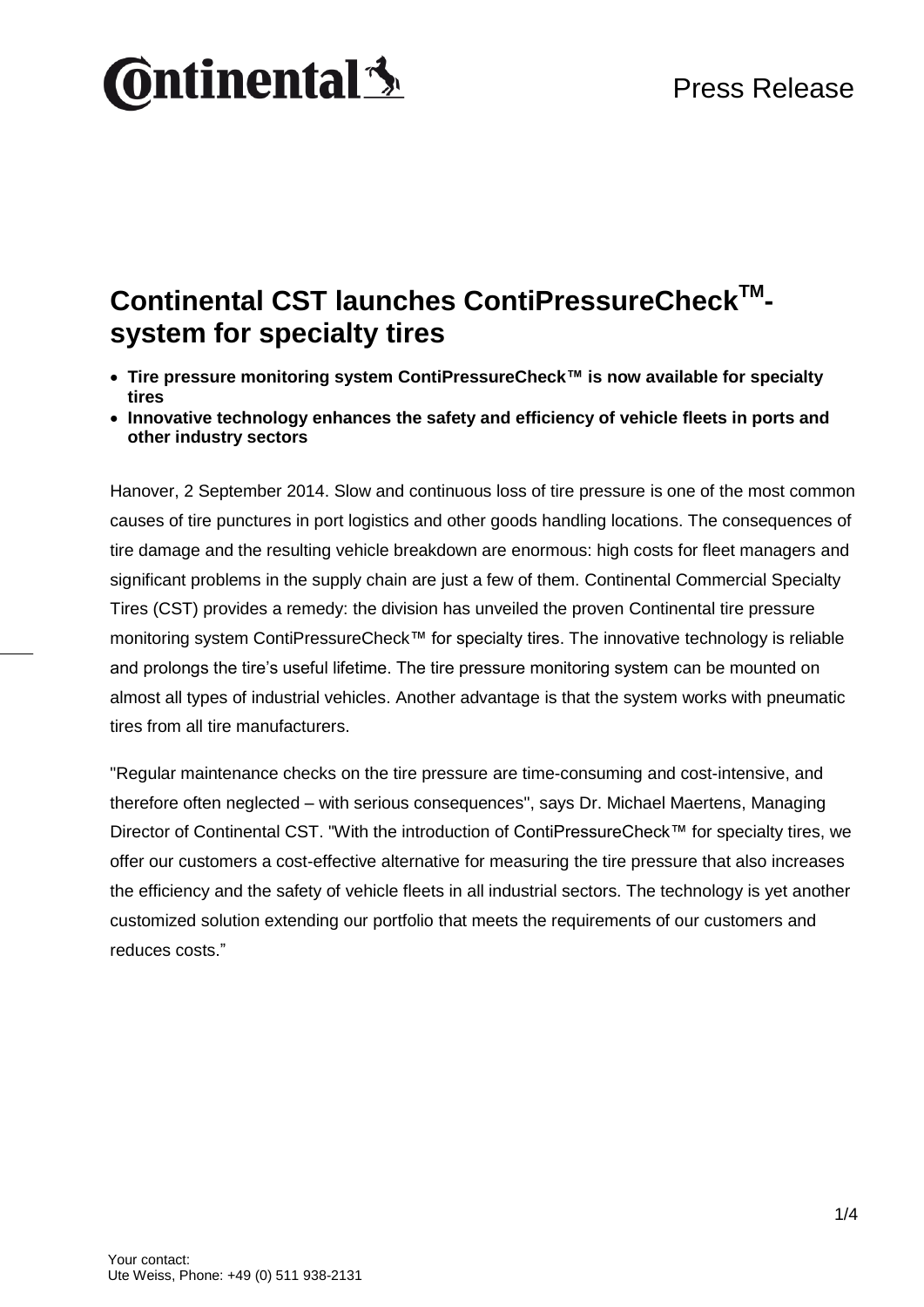## **Ontinental3**

- 2 -

#### **Innovative technology inside the tire**

In contrast to comparable systems, ContiPressureCheck™ is used inside the tire. The tire pressure monitoring system is thus deployed where a lack of inflation pressure has an immense impact. If the inflation pressure decreases, the tire might be subjected to greater stress as it rolls, causing it to heat up. Heavy loads, as they occur in port logistics, increase the loading quite considerably. This can damage the tire or, in worst case, lead to a blowout.

ContiPressureCheck™ uses a sensor inside the tire to continuously monitor the inflation pressure and tire temperature to prevent this from happening. The sensors and a communication and processing system are integrated into a module fitted with a rubber container to the inner surface of the tire. In this way, more accurate results can be achieved than with comparable systems that collect data with sensors outside the tire. Here, measuring errors can occur due to heat radiation of the brakes. The data is sent by wireless transmission to the central receiver (central control unit – CCU), which processes the data and sends them directly to the display in the driver's cab. The difference between the stipulated and actual tire pressures shows the driver immediately when to restore the correct tire pressure.

#### **Versatile capabilities and advantages**

Whether in harbors, at airports or in underground mining: ContiPressureCheck™ can be retrofitted to different specialized vehicles types and trailers – regardless of the vehicle size, since the sensor and receiver can be positioned flexibly. Also, vehicles with a high unladen weight, such as heavy forklifts or straddle carriers, can be equipped with the tire pressure monitoring system from Continental. ContiPressureCheck™ is quick and easy to install, enabling rapid deployment and short downtimes in daily operation. This is particularly advantageous in harbors, where fast loading times are important. Due to automatic monitoring of the tire pressure, the risks of blowout accidents are reduced. This offers more safety for both driver and vehicle. A correct tire pressure is also important from an economic point of view: It not only leads to lower energy consumption of the vehicles, but to an increased mileage capability. Fleet operators can significantly reduce their operating costs and increase the efficiency of their fleets by using ContiPressureCheck™. At the same time, the environmental impact is downsized, since  $CO<sub>2</sub>$ -emissions are reduced and the life of the tire is extended.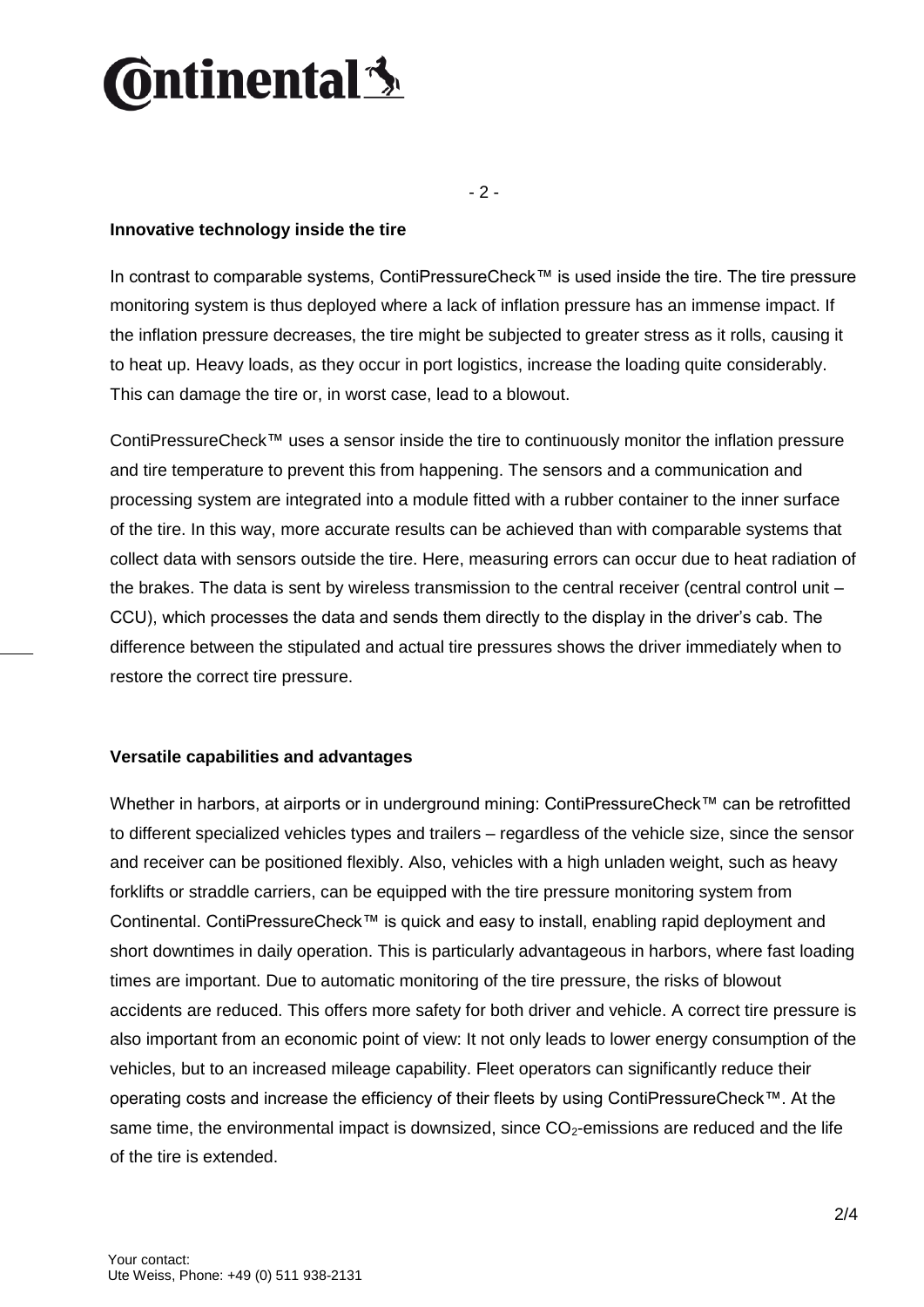

- 3 -

#### **Picture text:**

#### **ContiPressureCheck™**

The proven tire pressure monitoring system ContiPressureCheck**™** from Continental is now available for specialty tires in ports and further industry sectors.

**More pictures available upon request.**